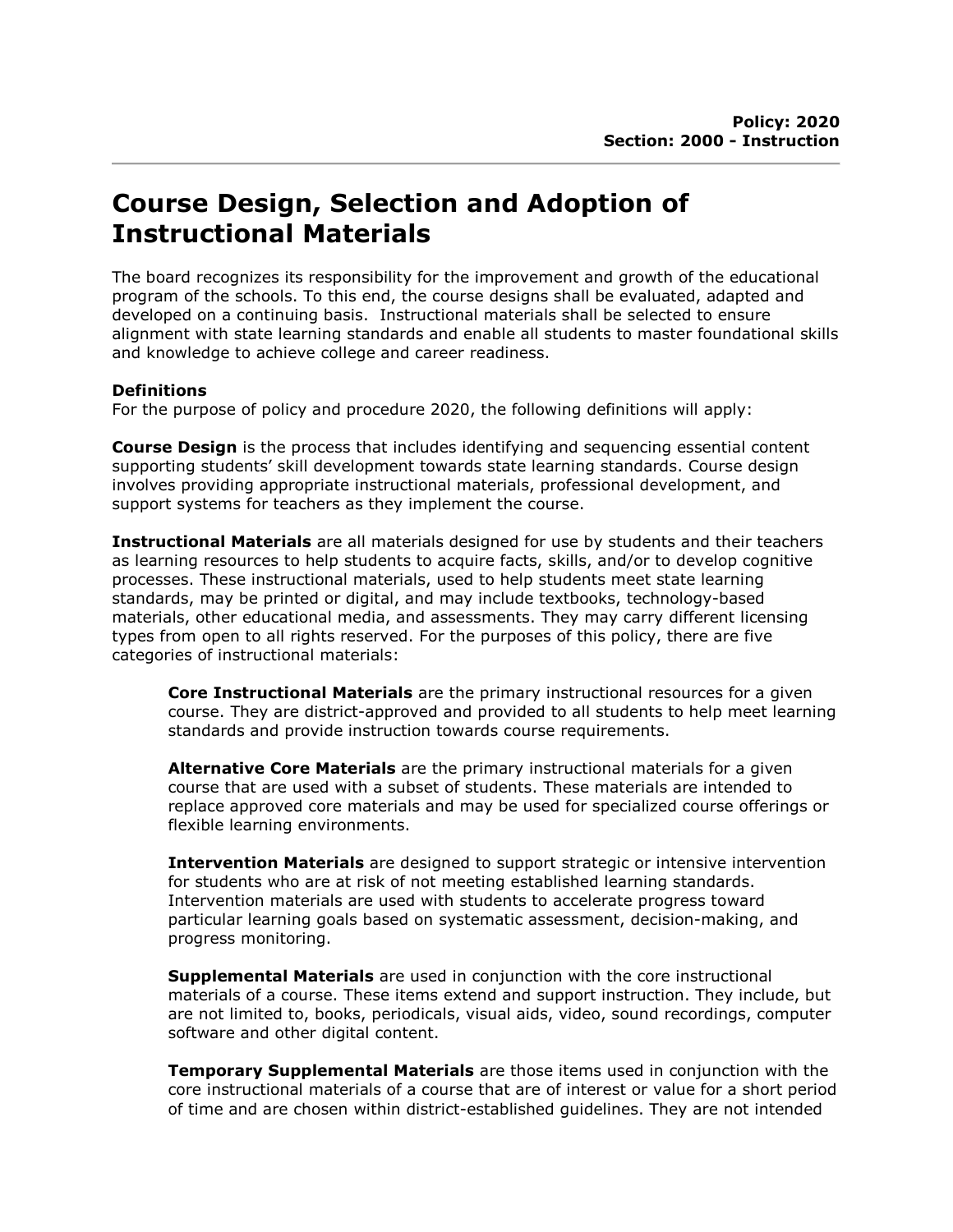to supplant the adopted curriculum nor be used on a regular instructional basis. Examples might include timely articles from relevant, reliable sources, websites, or news broadcasts. The use of temporary supplemental materials for time periods of over one year requires consideration of the material as either part of the core instructional material for a course or supplemental material for the course depending on the nature and scope of the material.

Instructional Materials Committee is the body that makes core instructional materials adoption recommendations to the School Board based on superintendent-established procedures.

## Course Design

The superintendent or designee will establish procedures for course design that:

- Provide for the regular review of selected content areas and implementation of any suggested changes.
- Provide for involvement of community representatives and staff members at appropriate times.

## Selection and Adoption of Instructional Materials

The primary objective in selecting instructional materials is to implement, enrich and support the educational program of the schools. All instructional materials will be selected in conformance with:

- A. Applicable state and federal laws;
- B. Goals and/or learning standards of the district and state; and
- C. Procedures established by the instructional materials committee which address the criteria detailed in the corresponding procedure 2020P.

The board is responsible for the adoption of all core materials used in the district.

The superintendent, or designee, will establish procedures for core material, alternate core, and intervention material selection and adoption using criteria around evidence-based practices.

The superintendent will ensure that a listing of all core instructional materials used within the school curriculum is maintained in the district and is available for public review either inperson or online.

The intent of the board is that the superintendent delegate responsibility for examining, evaluating, and selecting all supplemental and temporary supplemental materials to the professional staff of the district. This includes preparing all student reading lists. Staff will rely on reason and professional judgment in the selection of high quality supplemental materials that align to state learning standards and are appropriate for the instructional program and developmental level and interests of their students.

Cross References: 2027 - District Ownership of Staff-Created Work

Legal References: RCW 28A.150.230 District school directors' responsibilities